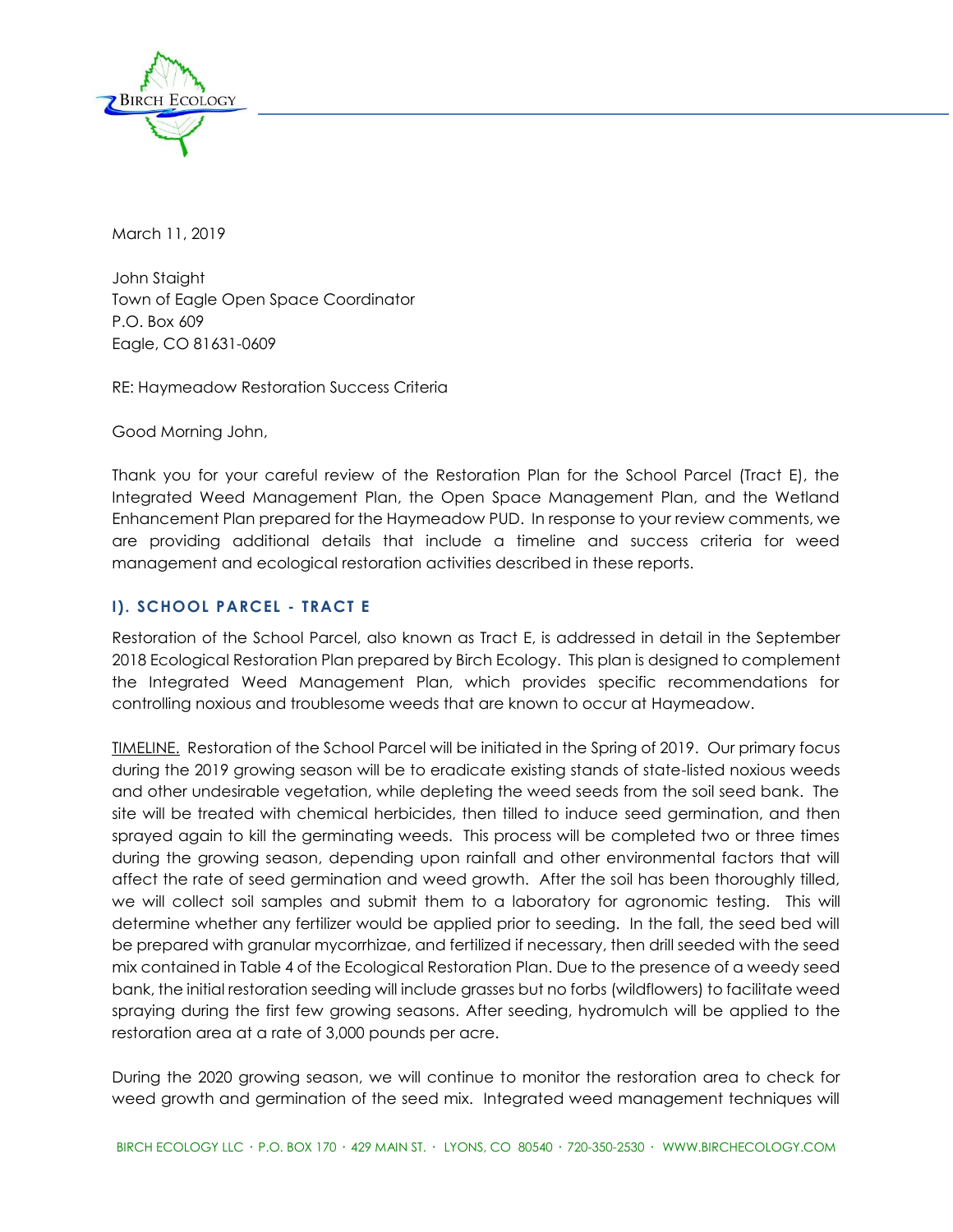

be used to kill any noxious or undesirable weeds that either colonize the site or germinate from the soil seed bank. We are planning to minimize the use of herbicides through spot-spraying. However, if there is abundant weed growth, spot-spraying may not be feasible.

If there are areas that show poor germination of the seed mix, they will be overseeded to ensure a good initial grass cover is establishing across the restoration site. Overseeding would most likely occur by the fall of 2020, but could be completed at any time during the 2020 or 2021 growing seasons, as necessary. The Ecological Restoration Plan includes a list of recommended forbs in Table 5 which could be seeded into the site after the weed abundance is reduced, in order to create a more diverse plant community.

MONITORING. At the end of the 2019 growing season, an As-Built Assessment letter will be submitted to the Town to document the restoration and weed management activities completed on Tract E. At the end of the 2020 and 2021 growing seasons, annual reviews would be conducted and a brief monitoring letters would be provided to document the ongoing maintenance and enhancement activities, discuss the condition of the restoration area, evaluate the progress toward achieving the Success Criteria, and provide recommendations. We are proposing a qualitative monitoring program with visual estimates of plant cover and weed abundance, rather than collecting detailed vegetation cover data along quantitative vegetation monitoring transects.

SUCCESS CRITERIA. The following Success Criteria are performance standards designed to measure the initial progress of the restoration site during the first two growing seasons, 2020 and 2021. The criteria are designed to measure a standard that would be reasonably achievable during the first two years of a non-irrigated dryland restoration site in Eagle, Colorado.

## **The Tract E restoration will be considered successful when the following criteria are achieved:**

- 1) There are no State of Colorado List A Noxious Weeds present in the restoration area.
- 2) There are no areas greater than 100 square feet which are dominated by State of Colorado List B and List C Noxious Weeds. Quackgrass *(Elytrigia repens)* will be excluded from this requirement, since it is abundant in the wetlands and irrigated areas of Haymeadow as well as the surrounding properties, and cannot be effectively eradicated. However due to the dry conditions on Tract E, quackgrass is not expected to become established in the restoration area.
- 3) The absolute cover of noxious weeds in the restoration area is less than 10%.
- 4) The seed mix has germinated across the site, producing an even, initial grass cover. There are no bare areas larger than 25 square feet which have not been overseeded by the end of the 2020 growing season.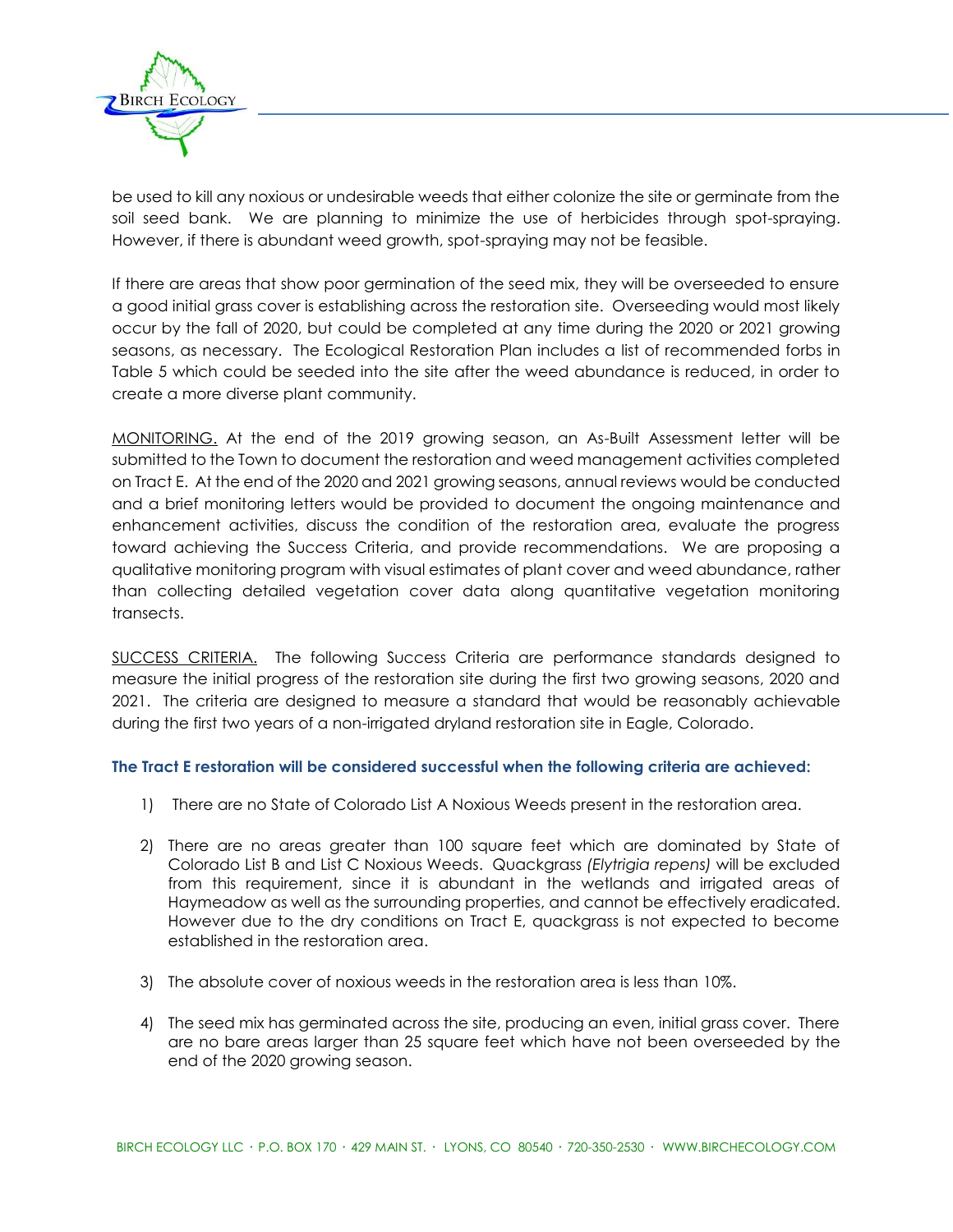

- 5) There is no detrimental erosion within the restoration area. Any unstable or actively eroding areas have been stabilized with fabric, hydromulch, or other appropriate measures.
- 6) There are no areas greater than 100 square feet which are dominated by kochia *(Kochia scoparia)* or Russian thistle *(Salsola iberica)*. These problematic weeds are no longer on the State of Colorado's Noxious Weed List but will be managed as such.

ONGOING STEWARDSHIP. After the 2021 growing season, Abrika Properties will manage the weeds in accordance with these Success Criteria until the Town of Eagle and/or School District take over maintenance as per the Annexation and Development Agreement.

## **II). PHASE I WETLAND ENHANCEMENT**

The Phase I Wetland Enhancement Plan prepared by Birch Ecology documents the existing condition of the wetlands, provides a plan to restore and enhance the large wetland adjacent to the Phase I project area, and includes recommendations to control noxious weeds. The planting plan in Figure 5 of the Wetland Enhancement Plan specifies that 20 nursery-grown narrowleaf cottonwood trees, 100 nursery-grown riparian shrubs, and 500 locally-harvested willow cuttings would be planted in the wetland enhancement area adjacent to Brush Creek Road. The Integrated Weed Management Plan is intended to supplement the Wetland Enhancement Plan, and it provides specific details on controlling the noxious weeds which are known to occur in the wetland enhancement area.

TIMELINE. Willow cuttings must be planted in the early spring before the buds break and initiate growth for the year. It is anticipated that the willow planting for the Haymeadow Phase I wetland enhancement would occur in the spring of 2020, and the nursery-grown trees and shrubs would be planted later that summer in May or June. The nursery-grown trees and shrubs would be provided supplemental irrigation water during the first one or two growing seasons to ensure successful establishment. Once they are rooted in, irrigation should not be required.

MONITORING. At the end of the first growing season in the fall of 2020, an As-Built Assessment and first-year monitoring letter will be submitted to the Town. The letter will document the plantings and weed management activities completed in the restoration area and any required maintenance activities completed during the first growing season. The report will include an evaluation of the health and initial establishment rate of the willow cuttings and the nursery-grown trees and shrubs. The site will also be evaluated in accordance with the Success Criteria outlined below. Another annual review and accompanying letter report would be provided to the Town at the end of the 2021 growing season to document the survival rate for the wetland enhancement plantings and achievement of the other success criteria. A final assessment would be provided two years following planting, in the spring of 2022.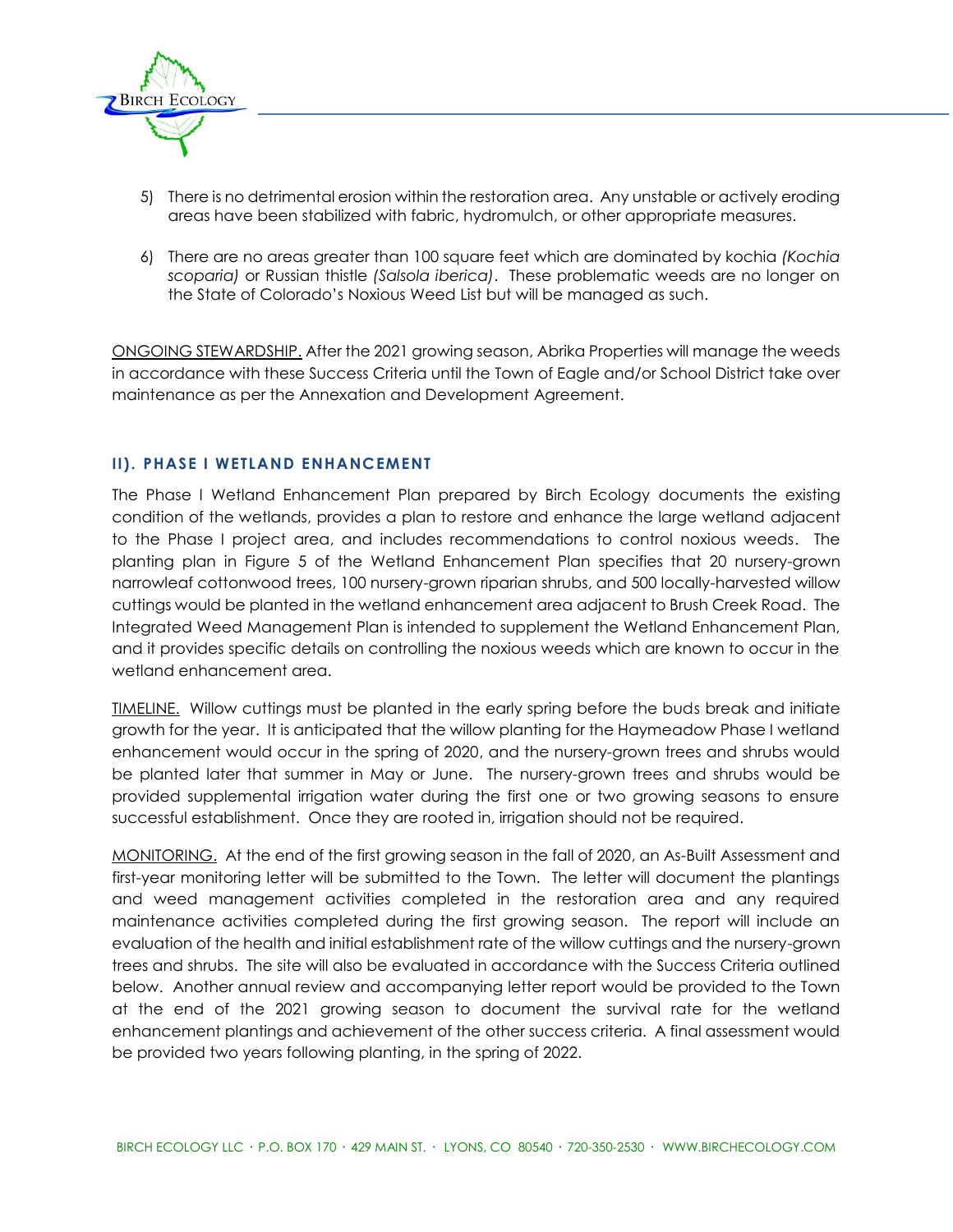

SUCCESS CRITERIA. The following Success Criteria are performance standards designed to measure the initial establishment of the wetland enhancement during the first two growing seasons, 2020 and 2021. Accordingly, the Success Criteria are geared towards measuring the twoyear survival rate for the wetland enhancement plantings.

## **The Phase I Wetland Enhancement Plan will be considered successful when the following criteria are achieved:**

- 1) There are no State of Colorado List A Noxious Weeds present in the restoration area.
- 2) There are no areas greater than 100 square feet which are dominated by State of Colorado List B and List C Noxious Weeds. Quackgrass *(Elytrigia repens)* will be excluded from this requirement, since it is abundant in the wetlands and irrigated areas of Haymeadow and cannot be effectively eradicated from the area.
- 3) Excluding quackgrass, the absolute cover of noxious weeds in the restoration area is less than 5%.
- 4) Existing Russian olive *(Elaeagnus angustifolia)* trees have been eliminated.
- 5) The survivorship of nursery-grown cottonwood trees is at least 90% two years after planting.
- 6) The survivorship of nursery-grown shrubs is at least 90% two years after planting.
- 7) The initial establishment rate of willow cuttings is at least 90% two years after planting.
- 8) There is no detrimental erosion within the restoration area. Any unstable or actively eroding areas have been stabilized with fabric, hydromulch, or other appropriate measures.

ONGOING STEWARDSHIP. After the Success Criteria are achieved, the riparian enhancement area will be maintained by the Haymeadow Metropolitan District and noxious weed management will continue in accordance with the Integrated Weed Management Plan.

## **III). WEED MANAGEMENT IN OPEN SPACES TO BE DEEDED TO THE TOWN**

The Integrated Weed Management Plan prepared by Birch Ecology provides a detailed framework for managing the noxious weeds and other undesirable species that are known to occur on the Haymeadow Project Site.

TIMELINE. In order to develop a more specific list of priorities, an updated assessment and Weed Map will be prepared during the 2019 growing season. This inventory will result in a detailed GISbased map which can be used to identify priority areas for treatment and the species of concern.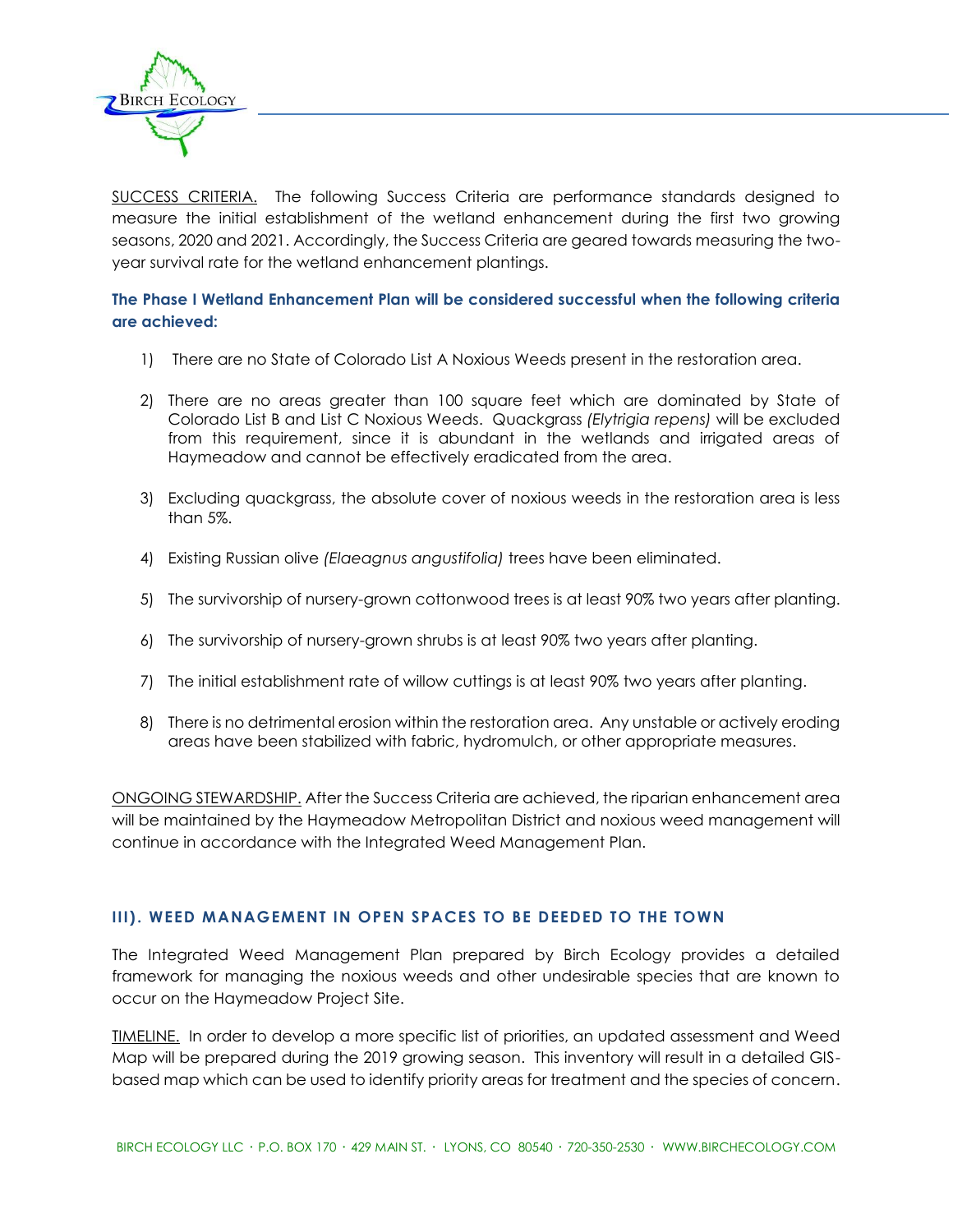

In addition, it can be a tool for ongoing weed management at the site, as a way to track treatment areas and measure their effectiveness.

Weed management will begin in the spring of 2019 and will continue throughout the growing season. Ongoing weed management activities will be completed in accordance with the recommendations contained in the Integrated Weed Management Plan and the updated weed inventory. It is expected that herbicide will be necessary to control existing stands of wellestablished weeds; however, through the effective use of integrated weed management techniques, the need for chemical herbicides should diminish over time. As overall weed abundance is reduced to a more manageable level, mechanical and cultural methods will play a more important role.

MONITORING. The Haymeadow Open Space Tracts will be regularly monitored to identify new stands of weeds and to evaluate the effectiveness of weed control treatments. As discussed above, the GIS-based Weed Map prepared during the weed inventory will be an important tool for managing weeds at Haymeadow. This map can be updated over time to track the effectiveness of weed control treatments and identify new and ongoing priority areas.

WEED MANAGEMENT OBJECTIVES. The following Weed management objectives are performance standards designed to measure the effectiveness of weed management techniques. They can be used to identify when more intensive management may be warranted. These standards will apply to Tracts OS-A, OS-B, E, and F. In addition, the level drainage bottoms and the toeslope and flat topography of Tracts OS-C and H would be included. Please note, it is not the intent of this plan to commit to controlling all of the existing weeds on the hilly topography of Tracts OS-C and H.

## **Weed Management Objectives for Haymeadow Open Space Tracts:**

- 1) There are no State of Colorado List A Noxious Weeds present in the open space tracts when deeded to the Town of Eagle.
- 2) There are no areas greater than 100 square feet which are dominated by State of Colorado List B and List C Noxious Weeds. Quackgrass *(Elytrigia repens)* will be excluded from this requirement, since it is abundant in the wetlands and irrigated areas of Haymeadow and cannot be effectively eradicated from the area.
- 3) The absolute cover of noxious weeds in the open space dedications specified above is less than 5%.

ONGOING STEWARDSHIP. Once a parcel is deeded to the Town of Eagle, and the above three criteria are met for such parcel, weed management would become the responsibility of the Town.